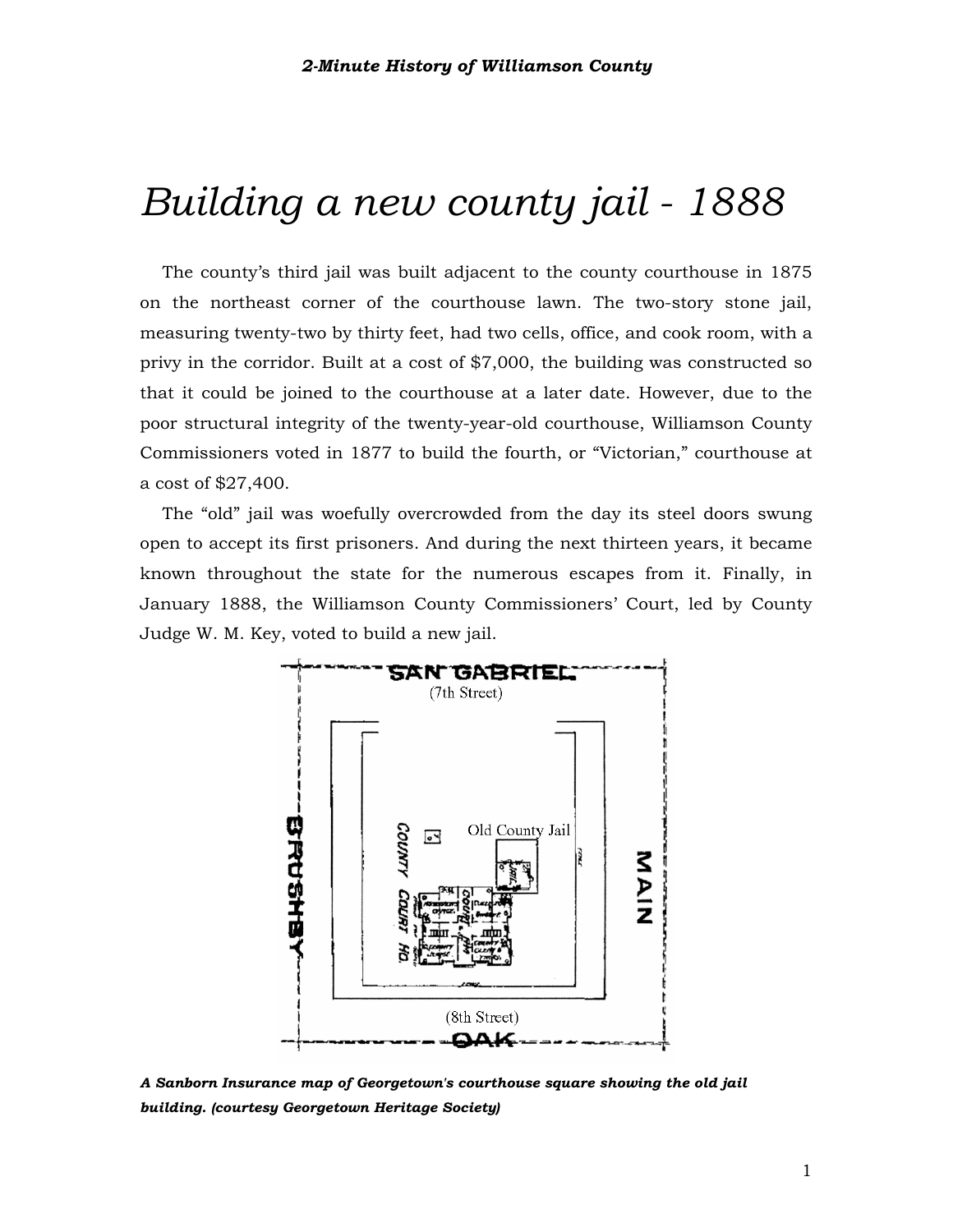The January 5 issue of the *Williamson County Sun* contained the following article:

The commissioners' court of Williamson county met in special session on Monday, January 2, all the members being present.

Com. Woolsey offered the following resolution: "Whereas, the present county jail on account of its location and size is not of sufficient capacity to accommodate the number of prisoners therein confined and is so constructed that to confine the number of prisoners therein usually confined would be an act of inhumanity on the part of the county, besides endangering the health and life of prisoners, and to remodel and repair the present jail building would be a useless expenditure of public money; therefore be it resolved by the commissioners' court of Williamson county that the court build a new jail and jailer's residence at a cost not to exceed thirty thousand dollars, to be paid for in bonds of the county, with a low rate of interest, so as not to be a burden upon the tax-payers, and that we advertise at once in the Galveston News and Austin Statesman for plans and specifications be acted upon by February term, 1888, of this court."

In the same issue, J. E. Cooper, *Williamson County Sun* editor, wrote in an editorial, "The court has done what was best and most suitable." He continued as follows:

The grand jury examined the jail and then informed the district court that the jail was in better condition than the grand jurors expected to find it in, but recommended that the commissioners court proceed at once to improve the conditions of the prisoners.

The trouble about this plan, however, was that expert architects had decided that the jail could not be repaired so as to meet the requirements of the right kind of jail. There will be time for rallying from the effects of late short crops before any taxes for the jail will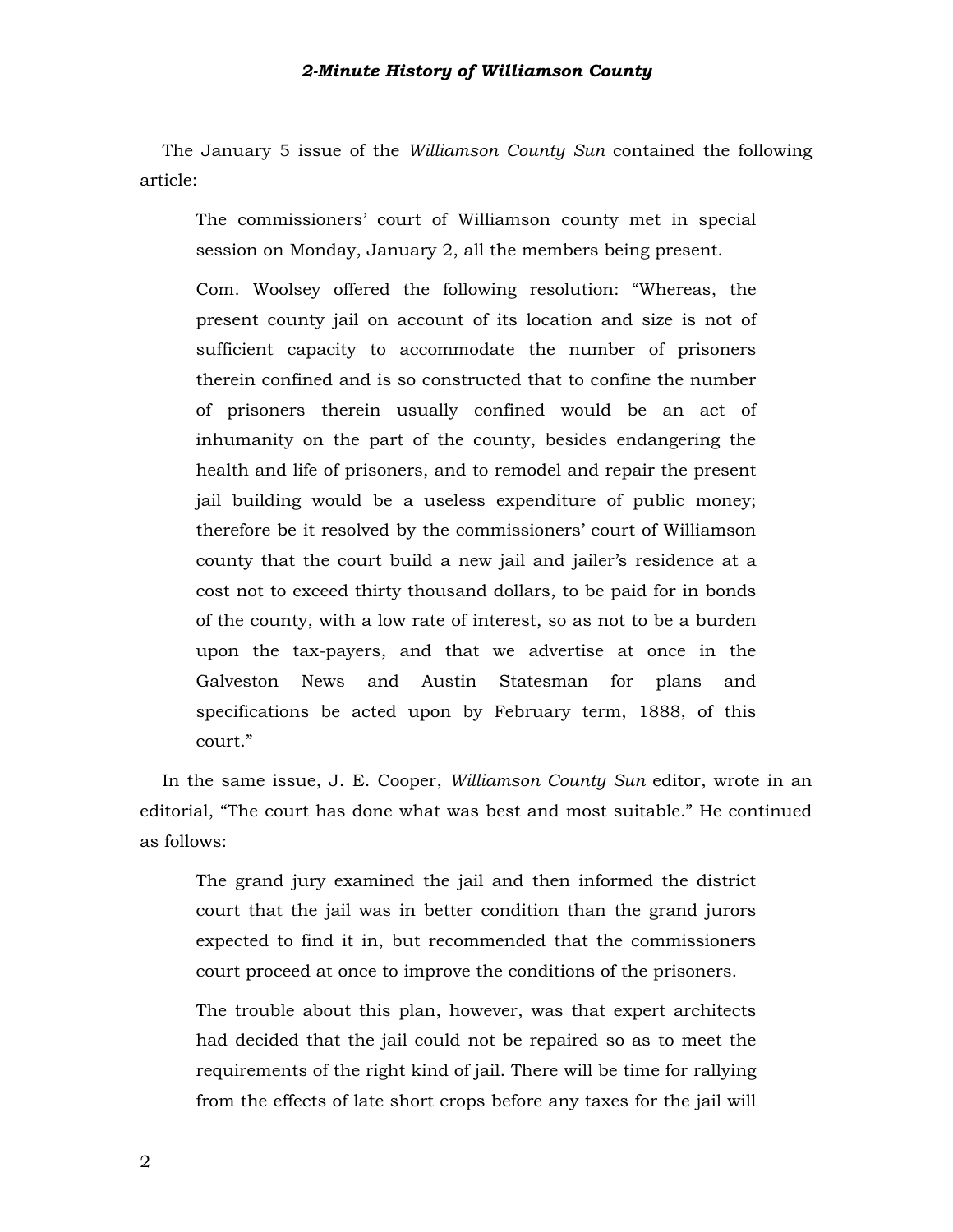be paid, and the taxes for this purpose will not be burdensome any way. Now that it has been decided to build a new jail, let all who opposed such a plan try to be satisfied with the decision of the court, or at least be reconciled to it.

Although Editor Cooper urged the county's citizens to stand behind the Commissioners' Court decision to build a new jail, residents in eastern Williamson County, which was dubbed "Willie County," continued their opposition to the building project. As has been discussed earlier, the construction of the new jail, along with other issues the citizens of eastern Williamson County had with the Commissioners' Court, fueled a movement to divide the county into two separate counties. The "Willie County" movement was the rallying cry of two short-lived county newspapers: *The Headlight and Texan* and *The Citizen*.

In an editorial of February 9, Cooper stated that

last week's issue of the *Citizen* contained a communication in which the writer stated that experts had pronounced the present jail "a good one." On the contrary, every architect who has examined the jail has pronounced it unsuitable, and has also said that it is so constructed that it cannot be changed so as to meet the proper requirements of a jail.

In closing, Cooper reiterated that

this article is prepared simply in the spirit of fair dealing and to allay, not to encourage sectional strife. The Sun still advocates unity of purpose and effort throughout the county.

Regardless of "sectional strife," a site for the new jail was selected and plans were drawn up. In the March 1 issue of the *Williamson County Sun*, it was reported that the new jail would be built on the "south half of the block on which Mr. David Love's wagon yard is situated, on the fourth block north from the court house." The article continued by stating that the lot would be "very easily drained and flushed."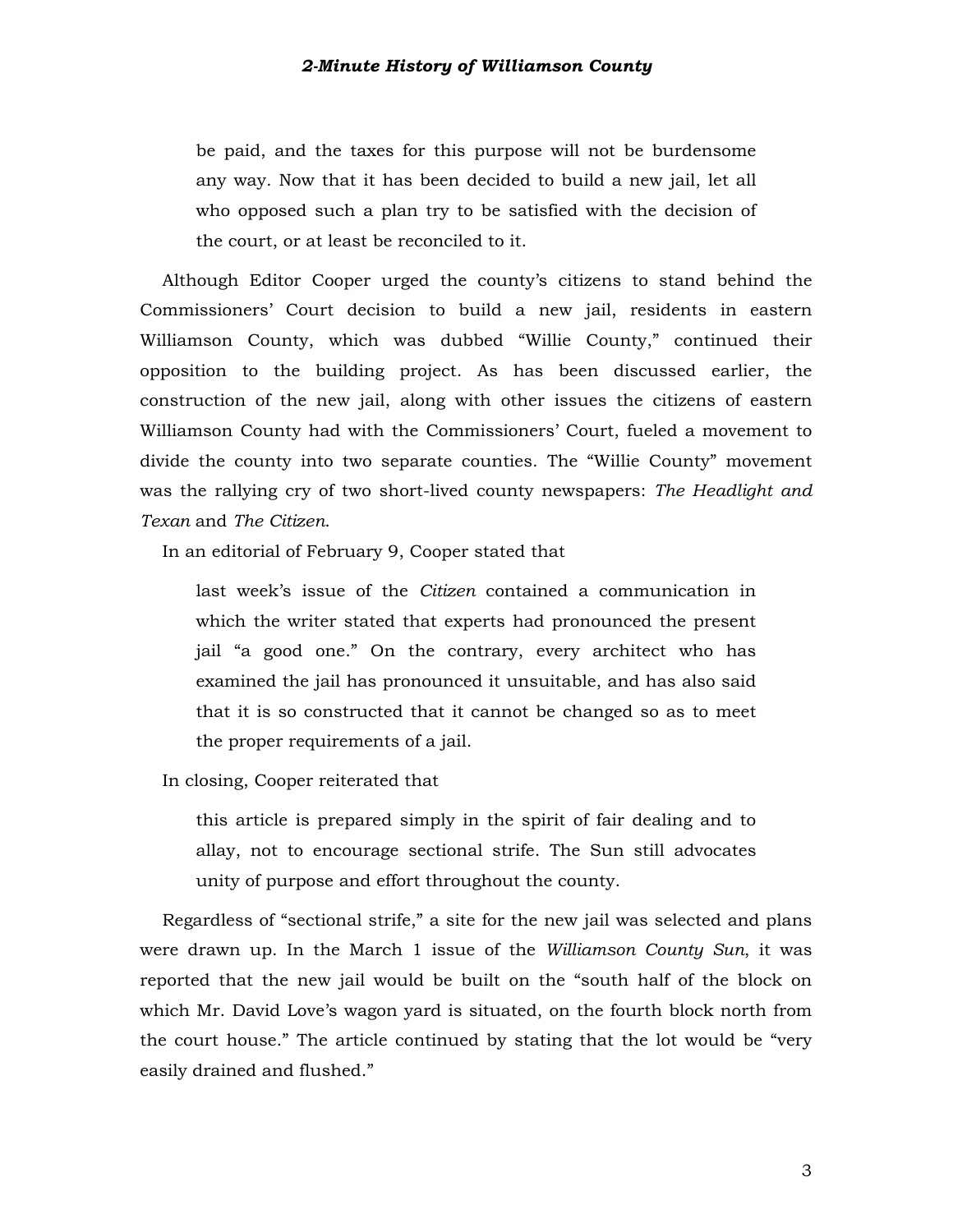As was common in 1880s Williamson County, a committee was formed and donations accepted for the purchase of the jail site. The following editorial, listing those Georgetown citizens who provided monetary support toward the construction of the new jail, would be published in the March 15 issue of the Williamson County Sun.

#### **WORTH SOMETHING TO A TOWN**

There are generally two classes of men in nearly every town; one is composed of public spirited men whose names are always associated with public enterprises, not only by giving their influence but by going down in their pockets when necessary to help out a cause; the other class is composed of men who do a great deal of talking, but whose names are 'conspicuous for their absence' when a little money is needed. In order to make known to the people some of the men in Georgetown, who show their faith by their works, the Sun gives below the names of those who contributed to the fund to purchase the lot for the county upon which the new jail will be built:

M. E. Steele, Emzy Taylor, Dr. J. E. Walker, D. Love, E. P. Robinson, J. H. Booty, Booty Bros., Jno. Sparks, Slaton & Cleveland, W. L. Mann, Seery, Chapman & Co., Rucker & Montgomery, J. J. Patrick & Co., H. W. Harrell, Dieckmann & Makemson, J. H. Hodges, U. B. Hussey, J. N. Price, J. A. McDougle, R. D. Byrom, C. N. Hill, Jno. Sudduth, I. W. Lane, J. W. Hodges, Penn, Brooks & John, F. W. Carothers, D. S. Chessher, Dr. W. G. Pettus, T. W. Marrs, W. M. Key, Richardson & Co., D. W. T. Jones, Brenecke & Harris, J. T. Olive, S. O. Eidman, R. H. Price, Cooper Sansom, H. Burkhardt, T. P. Hughes, T. B. Norwood, W. B. Newton, W. C. Lott, N. M. Newton, Cooper & Cameron, McLellan Bros., C. A. D. Clamp, Dr. G. W. Foster, W. Y. Penn, Whittle & Harrell, J. H. Leavell, C. M. LeSueur, J. J. Bruce, S. T. Atkins & Co., B. A. Strange, Lee M. Taylor.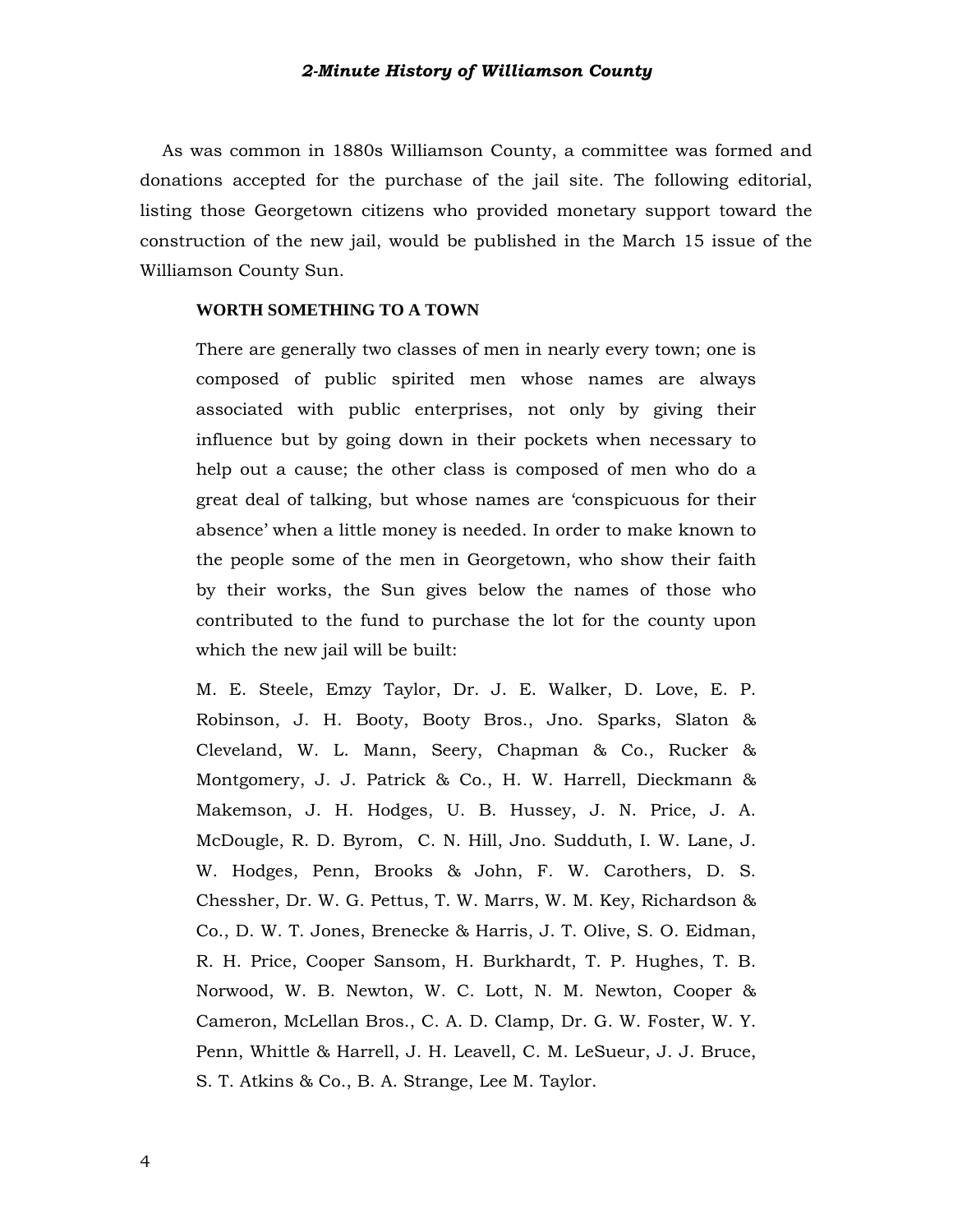Plans for the new jail, drawn up by Dodson & Dudley of Waco, called for a French Bastille structure. The March 1 issue of the *Williamson County Sun* described the plans in detail.

The residence part of the jail will be two stories high. There will be three rooms and a hall on each floor. Immediately in the rear of the residence, and adjoining it, is the guard room, with double entrance doors, and opening into a room which will contain two of the old jail cells, and an iron stair way leading to the second floor, with two rooms; one room to contain the other two cells, now in the old jail, to be used for misdemeanor cases. The other room will contain two new cells, for females and insane persons.

Immediately in the rear of the guard room, and on the same level, is the main jail room, 18 x 37-1/2 feet in the clear, 17 feet high from floor to ceiling, in which will be placed four new steel cages, each 6-1/2 x 11 feet, with a steel lattice corridor, five feet wide, running the entire length of the front of the four cages. All of the cells and corridors will have closets, sinks, foul air ducts, with water connections for washing, flushing, and all necessary water purposes.

The jail is built of stone, the walls eighteen inches thick. The whole building will be finished at top with stone cornice, and stone castellated work, and be covered with the best quality of felt and tin roof.

In the April 12 edition of the *Williamson County Sun* was the following editorial supporting the construction of the County's new jail.

Those who opposed the building of a new jail can now see the necessity for one. Notwithstanding the fact that the county has been paying a guard to watch the jail to keep the prisoners from getting out, the jail has been broken open and six prisoners made their escape. Where are those gentlemen who said Williamson had one of the safest and best jails in the state? The prisoners sawed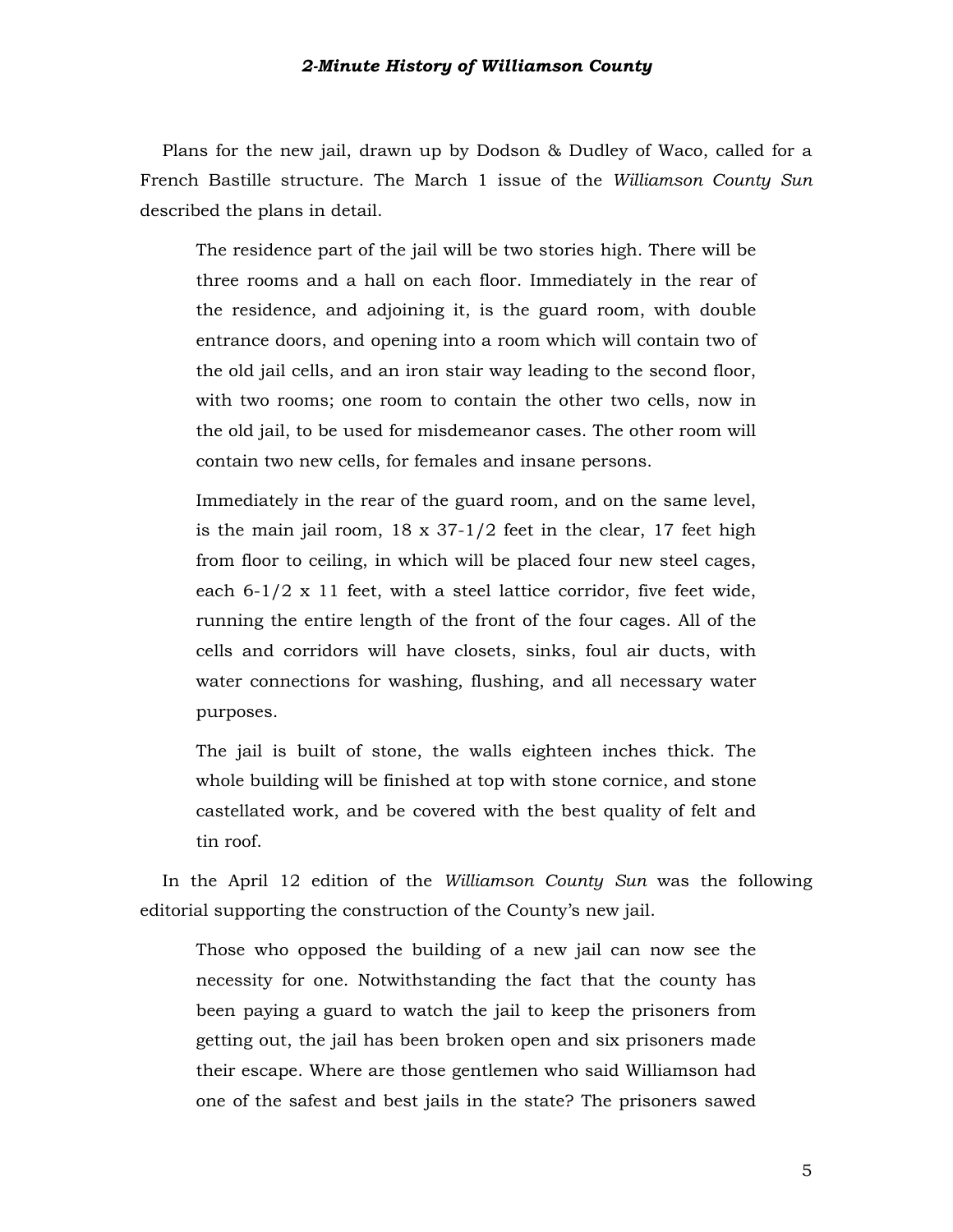out of it with a spring taken out of the bottom of an old shoe or boot.

The new jail's construction contract was awarded in late April 1888, as reported in the May 3 issue of the *Williamson County Sun*.

There were six bids submitted to the court, some for the rock and wood work and others for the iron and steel work, ranging from \$20,966 to about \$25,000 for the entire work. The contract was awarded to Messrs. Lovell & Miller, of Brownwood, for the sum first named above, that being the lowest bid for all the work in the construction of the jail.

The court has provided for the issuance of bonds for that amount (\$22,500) bearing six per cent interest and running for fifteen years, interest payable annually on the 10th day of April.

Due to the cramped conditions of the Williamson County Jail and its rapidly deteriorating conditions, non-violent prisoners were often transferred to the county's Poor Farm to work off their fines by building county roads. The following article appeared in the March 15 issue of the *Williamson County Sun*.

Last Monday ten convicts were sent from the jail to the county farm to work out fines and costs at one dollar each per day. They were tried and convicted at this term of the county court. The county superintendent will probably work these convicts most of the time on the public roads.

The need for a new jail had become evident with the escape of six prisoners early on the morning of April 10. The "five white men and one Mexican" made their escape after cutting a hole in the steel ceiling of their cell with a piece of steel taken from the bottom of a shoe or boot. They then entered the corridor, opened a window, and dropped to the ground. A \$25 reward was offered for the capture of the five white men, but no reward was offered for the capture of the Mexican.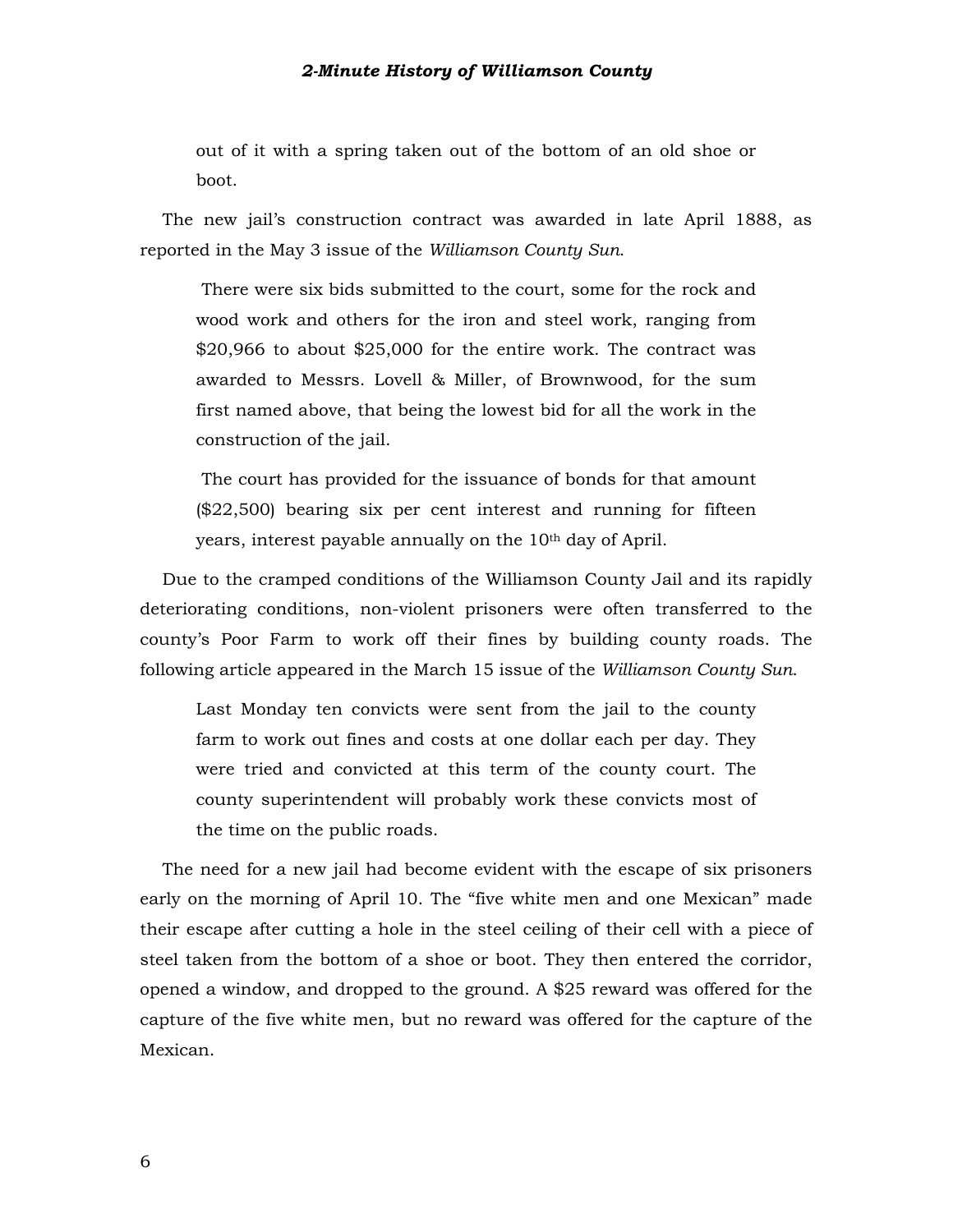The April 10 escape would be followed by another on June 18, and in November county prisoners would be re-located to Austin's city jail until construction of the new jail was complete.

Completion of construction came in December, and the December 13 issue of the *Williamson County Sun* reported a final test of the new structure before acceptance.

The county judge was authorized to employ an expert in steel and iron work to thoroughly examine and test the new jail cells.



#### *The "new" jail building as it appears today on Georgetown's Main Street.*

Final acceptance of the new jail was made on January 10, 1889, two months after Sheriff Olive left office. The January 31, 1889, issue of the *Williamson County Sun* carried a full description of the new jail facility under the following headline: